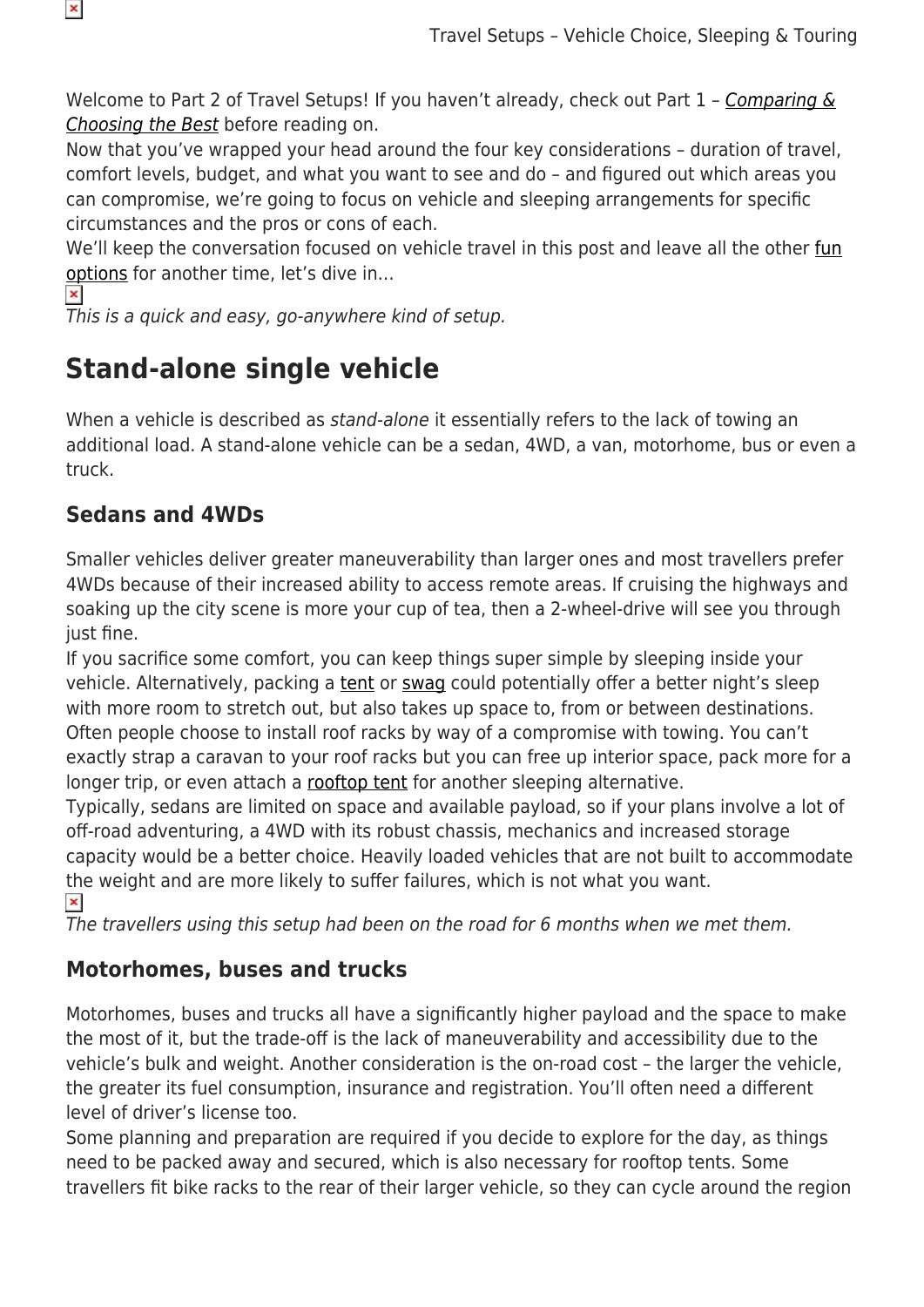they are visiting, but this does not suit everyone.

 $\pmb{\times}$ 

 $\pmb{\times}$ 

Motorhomes are popular for 2WD accessible travel.

Converted buses can become one of the most comfortable travelling solutions, but they require a significant investment of time and money. Trucks are a little different in that they can be set up in a multitude of ways. The most common uses a detachable unit on the rear that is similar to a caravan. This affords all the benefits of a [caravan](https://www.snowys.com.au/caravan-equipment) without the drag of [towing.](https://www.snowys.com.au/blog/4wd-towing-guide/)

You can also camp directly out of a truck without a detachable unit (or without detaching the unit), which offers a versatile live-in space. Similar to a motorhome, however, allowances have to be made around where you go and what you see unless you invest in one that is enabled with 4WD.

 $\pmb{\times}$ 

A slide on camper can be mounted to your ute tray for an easy solution.

## **Towing**

If the stand-alone vehicle option does not work for your preferred setup, then towing something is your next consideration. This might be a box trailer just for storage and the extra pack-space, or a caravan, camper trailer, hybrid camper, or even a boat that could be used for storage when not on the water.

All of these have their benefits but the moment you tow something, your capability is reduced. There is also the risk for impaired visibility, especially when towing a caravan, which makes [towing mirrors](https://www.snowys.com.au/milenco) essential.

Despite the disadvantages or what it is you are towing, an extra unit enables you to distribute the weight and bulk of your load. This makes your trip safer, more comfortable and allows convenient access to gear.<br> $\overline{\mathbf{x}}$ 

Our Reconn R2 and Isuzu Dmax.

If your preferred travel experience is to go off-grid, then the supply and storage of [water](https://www.snowys.com.au/blog/how-to-save-water-when-camping/) is a primary consideration. So too, is ensuring you have sufficient payload and space to accommodate that supply safely. Being able to carry an extra 200L of water is the difference between having to head into town every few days, or being able to [stay off-grid for longer.](https://www.snowys.com.au/blog/caravan-off-grid-guide/) Modern camper trailers and off-road caravans offer a new level of luxury and convenience in their design. Many now include queen-sized beds, onboard bathrooms, slide-out kitchens with permanently mounted gas cookers and sinks, electrical systems, and under-carriage water tanks. They even include storage for recreational toys such as fishing gear, mountain bikes and surfboards, or even a lounge for kicking back and relaxing at the end of the day. These bells and whistles come at a cost and depending on your budget and/or priorities, they may not be an option.

 $\pmb{\times}$ 

This caravan is designed for off-road and is equipped with many bells and whistles, including pop-out features. Image: Xan Holyoak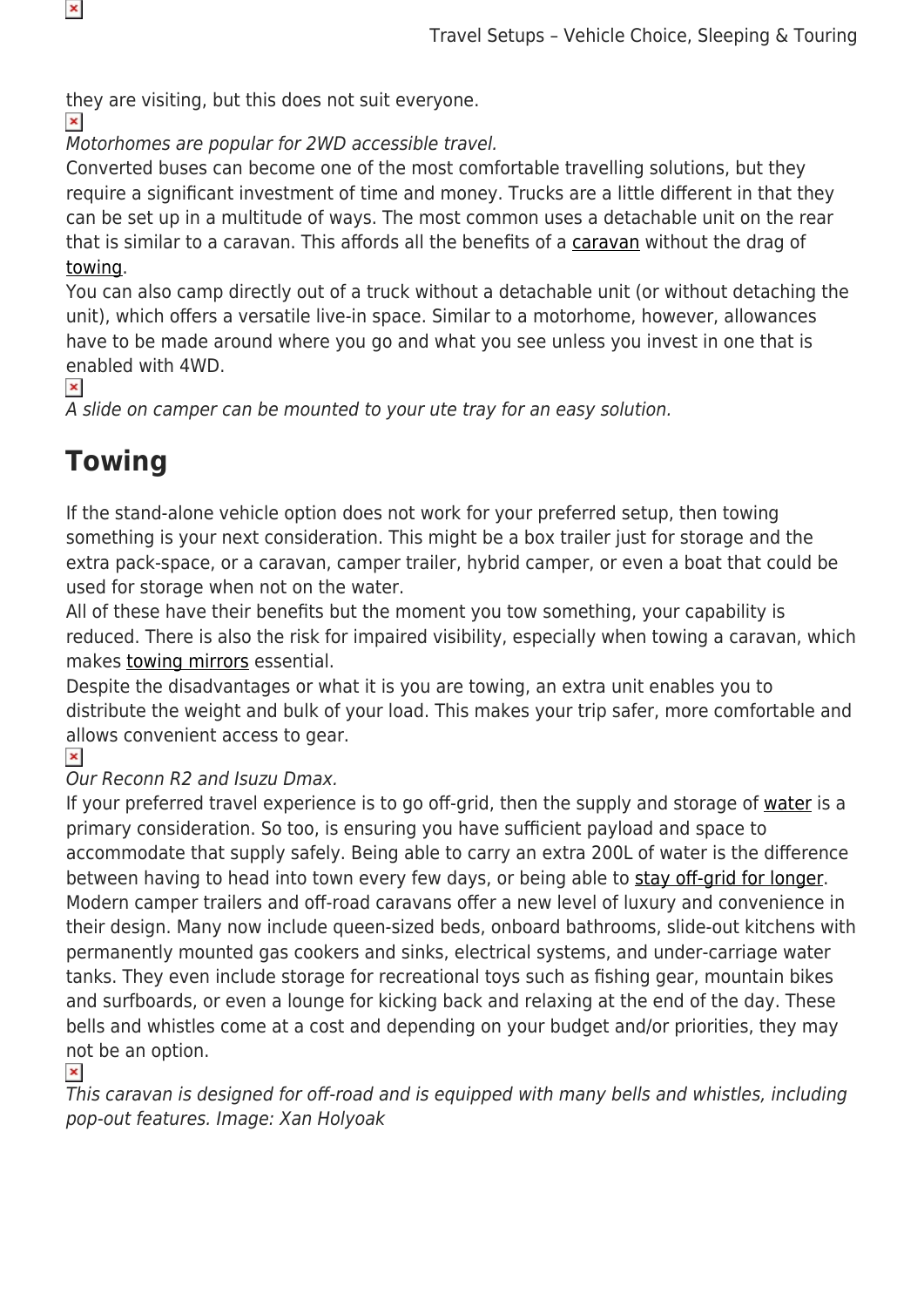# **A split setup**

Most people who embark on extended travel opt to tow either a caravan, camper trailer or a hybrid of the two. However, keen boaties dedicate their towing allowance to pulling a boat and although they have the flexibility of extra pack space and weight distribution, the tradeoff is not being able to tow a caravan or camper trailer.

 $\pmb{\times}$ Towing allows you to spread your load but reduces your off-road capabilities, whether it's a boat, caravan, camper or trailer.

Some travellers are able to set themselves up in a way where they tailor their gear to suit specific adventures. For example, they might have a nice caravan that gets left [undercover](https://www.snowys.com.au/premier) at the local caravan park when they want to head off somewhere remote. On these occasions, they live out of a rooftop tent, easy quick-pitch [touring tent](https://www.snowys.com.au/blog/best-4wd-touring-tents/) or swag, and use a [camping stove](https://www.snowys.com.au/camping-stoves) or campfire for [cooking,](https://www.snowys.com.au/campfire-cooking-equipment) plus an [esky](https://www.snowys.com.au/evakool) or [12V fridge](https://www.snowys.com.au/portable-fridges) for keeping food fresh. An arrangement like this requires extra gear and the space in your original set up to store it, not to mention the funds for the initial investment. But if you're otherwise risking costly damage to your caravan or trailer, then it's worth it! [Cape York,](https://www.snowys.com.au/blog/planning-your-trip-cape-york/) [Lorella Springs Station](https://www.snowys.com.au/blog/lorella-springs-camping-station/) or remote parts of the [Kimberley](https://www.snowys.com.au/blog/why-the-kimberley-is-the-best-camping-in-australia/) are all good examples of where towing can be fraught with difficulty, depending on how well equipped you are and your off-road driving experience.  $\pmb{\times}$ 

There were many different setups at Ningaloo Caravan Park.

# **Common setups**

#### **Solo or couple**

Travelling solo or as a couple can be as simple as a swag in the back of the ute. You can travel long term out of a single-vehicle very easily and with reasonable comfort. If you want more luxury, you can tow a trailer or opt for a rooftop tent, but neither are necessary.  $\pmb{\times}$ 

Setups can be as minimal as throwing a swag into the back of a ute. Image: Xan Holyoak

#### **Families**

The options for families differ greatly from that of a solo traveller or couple. Once you have a couple of kids, your setup needs to change. Whilst it is possible to travel and live out of a car long term with a family, you will have issues regarding available space, weight and comfort. The best option for life-on-the-road and what seems to be the most popular choice for families is caravans or camper trailers, but some choose to buy a truck, motorhome or even a bus.

Which one you choose comes down to the 4 core factors we discussed in [Part 1](https://www.snowys.com.au/blog/travel-setups-comparing-and-choosing-the-best/), and what you really want out of your travel setup.

 $\pmb{\times}$ This family of 5 lived life on the road with their caravan for over 12-months. Image: [Todoing](https://www.snowys.com.au/blog/authors/todoing-family/) [Family](https://www.snowys.com.au/blog/authors/todoing-family/)